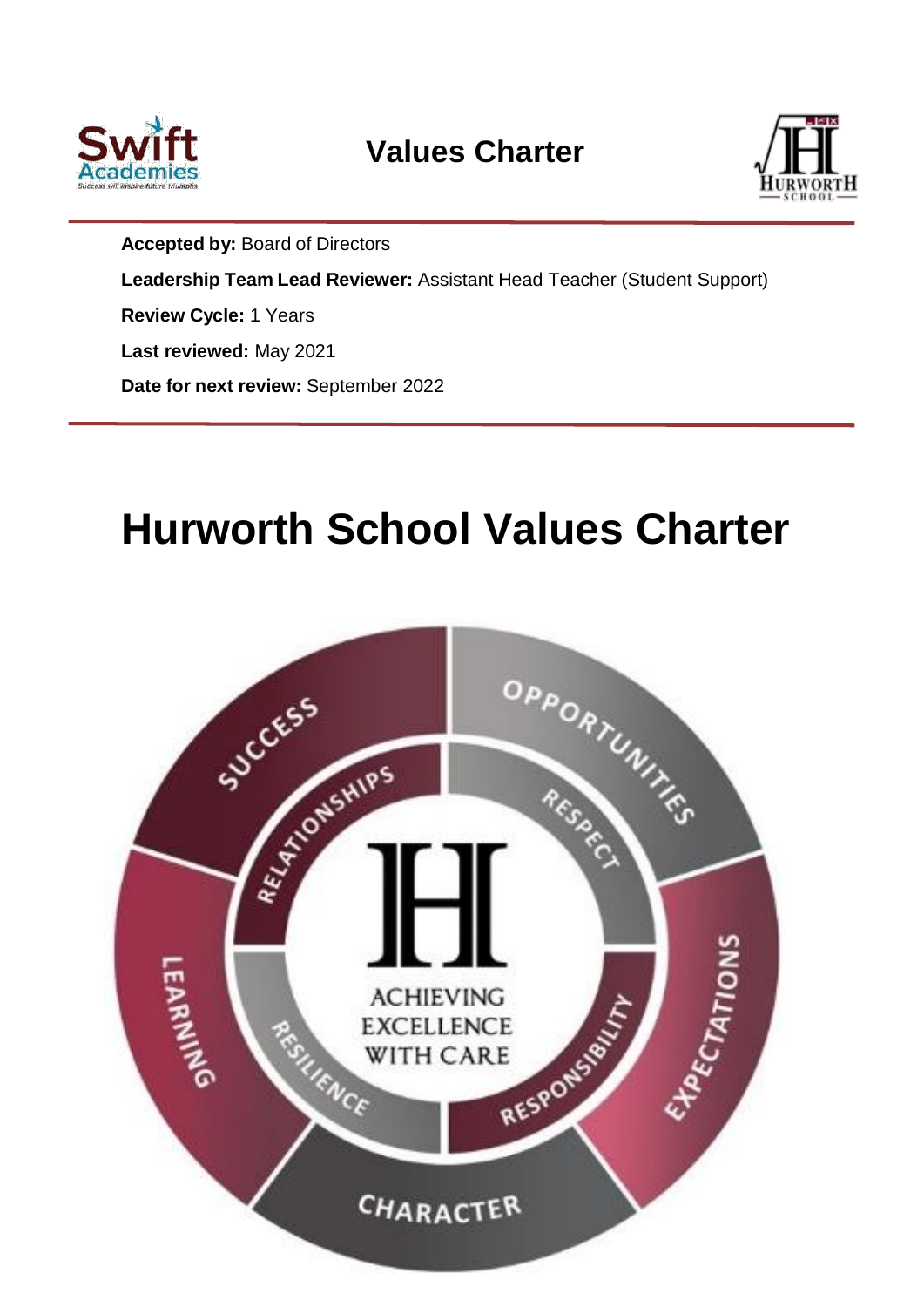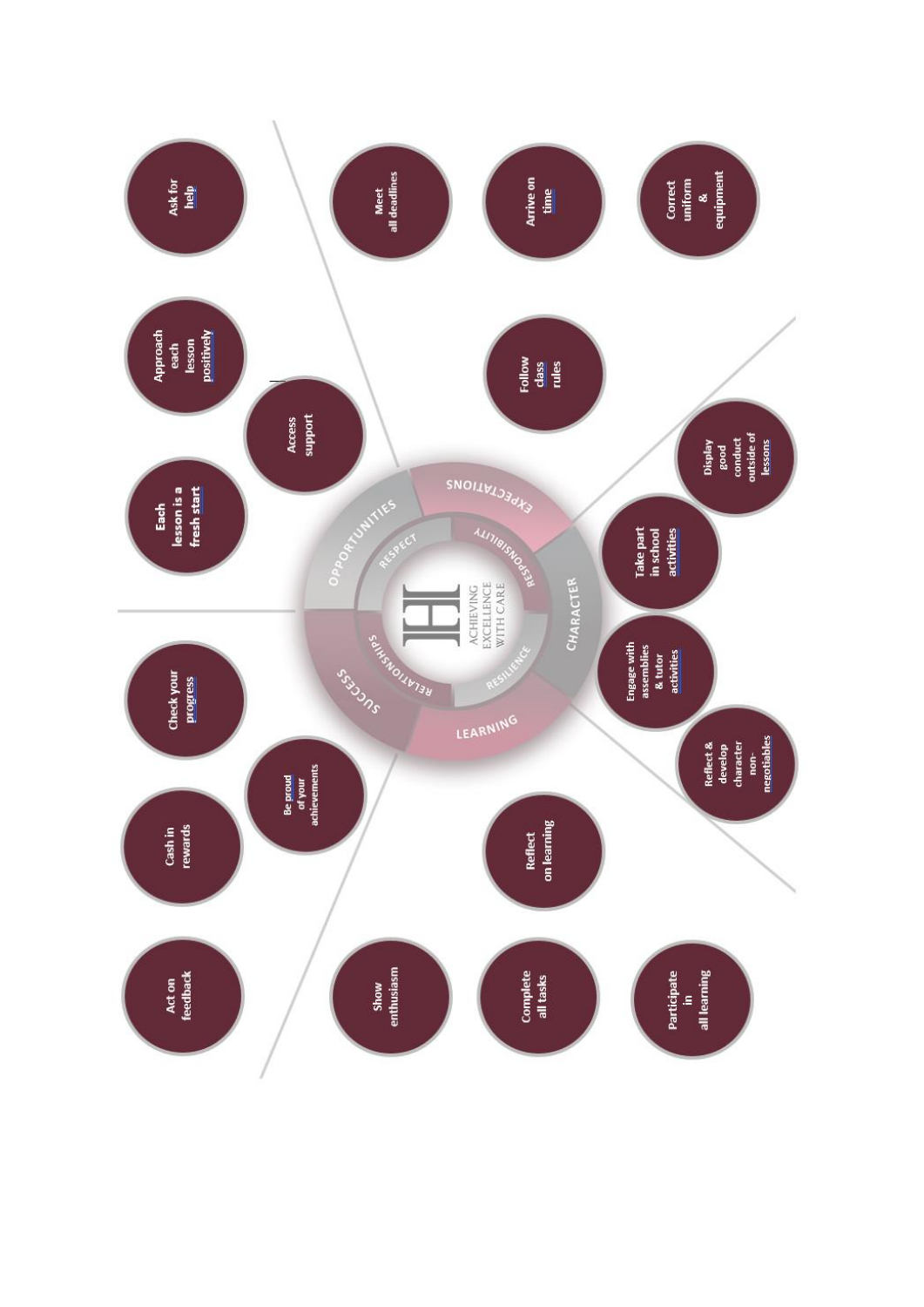

# **You are representing the school when wearing your school uniform – it is your responsibility to represent the school in a positive manner**

# **Uniform and Equipment**

We believe that dress and presentation help to create good personal standards among you, and parents/carers are requested to give their full support to the school in adhering to the range of clothing recommended. **Whilst the school is in a period of winter uniform, shirts must be tucked in at all times and school jumpers must be worn.**

Items and colours of clothing are as follows: -

- Trousers must be plain black, standard fit and not be made from denim, corduroy, leather,  Leggings, jeggings, black jeans or ¾ trousers are not permitted. All pupils should be in trousers as skirts have been removed from the permitted uniform.
- Plain white shirt not a T-shirt or blouse this is only worn whilst in Winter uniform
- School tie, this must cover the top shirt button (ties other than school ties are not to be worn) – this is only worn whilst in Winter uniform
- Maroon Summer Polo Shirt this is only worn whilst in Summer uniform
- V-necked sweater with school logo
- Black shoes with heels no higher than 4cm. Trainers and plimsoll shoes are not acceptable and neither are leisure boots such as Rockport, Doc Martins and Ugg boots. Plain black low heeled boots (Chelsea boot style) may be worn. Shoes must be plain black and not have stripes or logos of any kind visible. Shoes cannot have coloured or metal buckles or decoration on them.
- Jewellery only one small stud per ear lobe and in no other part of the ear, and one watch. No other jewellery or body piercing is permitted.
- No jewellery is to be worn during PE lessons, this includes recently pierced ears (it is not acceptable to cover them with plasters). We advise for piercings to take place at the start of the 6 weeks' holiday to allow healing to take place.
- No coloured or fake nails are permitted. Nails should be of a reasonable length
- Make up must be kept to an absolute bare minimum and must be natural looking.
- False eyelashes are not permitted
- Coats should be an appropriate outdoor coat no sweatshirts, hooded tops, cardigans, tracksuit tops or coats made of denim
- Hair styles /eyebrows must not have any lines, patterns or symbols showing and extreme hair dyes (hair must be of a natural colour)/multi coloured hair is not acceptable for any pupil
- A school bag large enough to carry an A4 file must be carried every day
- Students must attend school with the necessary school equipment on each and every school day – pen, pencil, rubber, calculator, practical equipment where necessary e.g. PE kit, Food Technology ingredients etc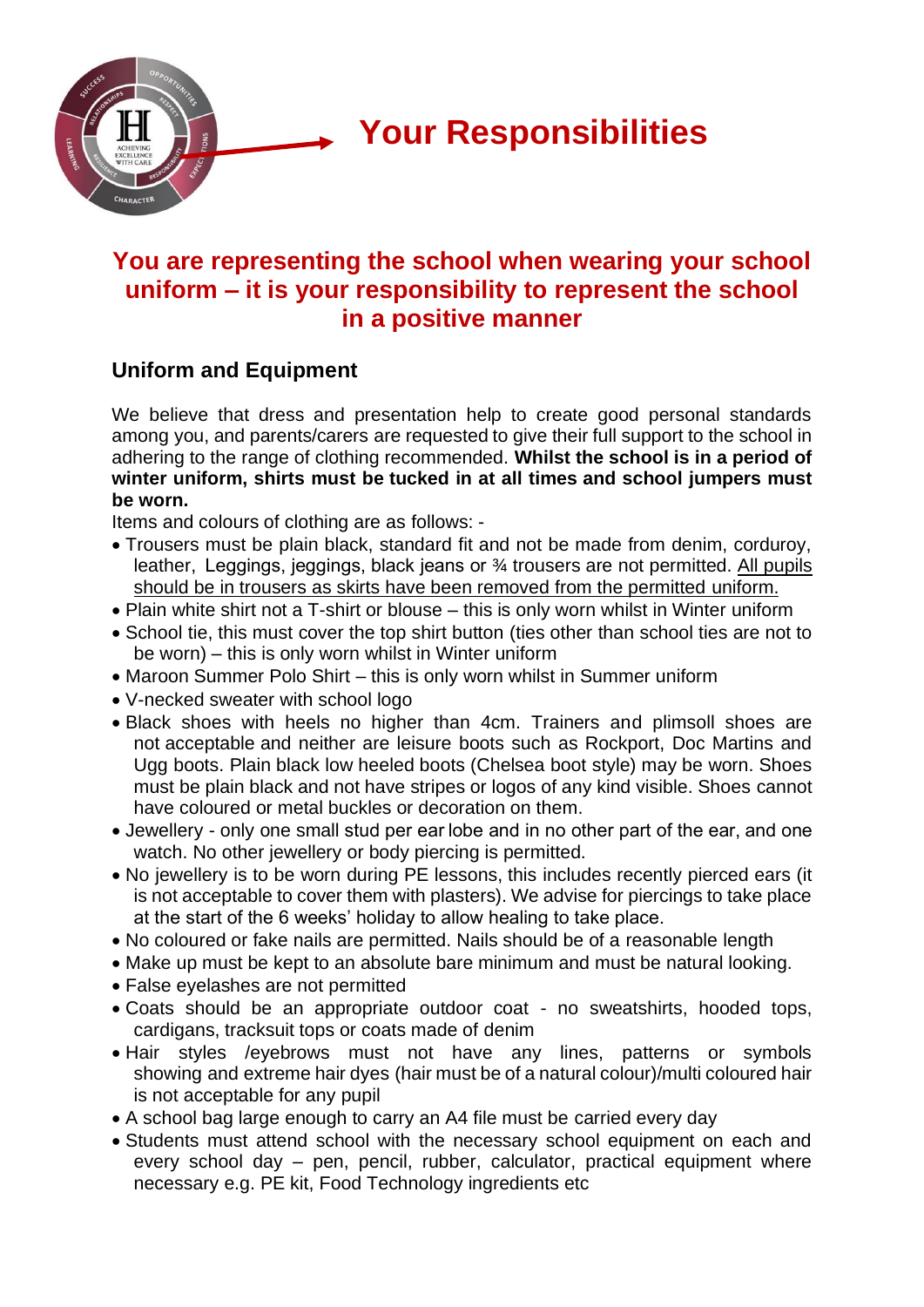#### *The decision when pupils will transfer from winter to summer uniform will be taken by the Head of School and will be communicated to Parents/Carers via letter. There will be a minimum of 2 weeks' notice given prior to uniform change.*

### **PE kit**

- Maroon sports top with school logo
- Black shorts or black leggings with school logo (*please note that leggings other than the school ones are not acceptable*)
- Maroon socks
- Black fleece (optional)
- Black waterproof top (optional)
- Trainers
- Football boots football and rugby lessons only

# **Mobile phones**

- Mobile phones are not permitted during the school day it is your responsibility to hand them in during registration and they will then be stored securely during the day before being returned to you at 3.25
- If you are caught with your phone during the day, it will be confiscated from you and will need to be collected by your parents/carers; you will receive an after school detention as a sanction for a first offence.
- Subsequent offences would result in an Internal exclusion.

# **Breaks and Lunchtimes**

## **Yard and Field Conduct**

- It is your responsibility to ensure you are following the instructions of staff at all times
- At the end of breaks and lunchtimes will be signalled by a whistle as soon as you hear this you need to move back into the building via the student entrance
- All students must stay in their designated areas the back of the PAC/Gym area is out of bounds at all times as are the car park areas
- You should not be in classrooms or congregate in the corridors during unstructured times
- In poor weather it is permissible to stay indoors in your designated area that is staffed by a member of staff
- No close personal contact between students who are in a relationship
- Footballs can be used on the yard and field areas
- No play fighting

### **Litter**

• It is your responsibility to keep the school tidy and free from litter. All litter must be placed into the bins provided

#### **Canteen Conduct (for Years 9 and 10 these rules also apply to the Main Hall which is your designated indoor space at lunchtime)**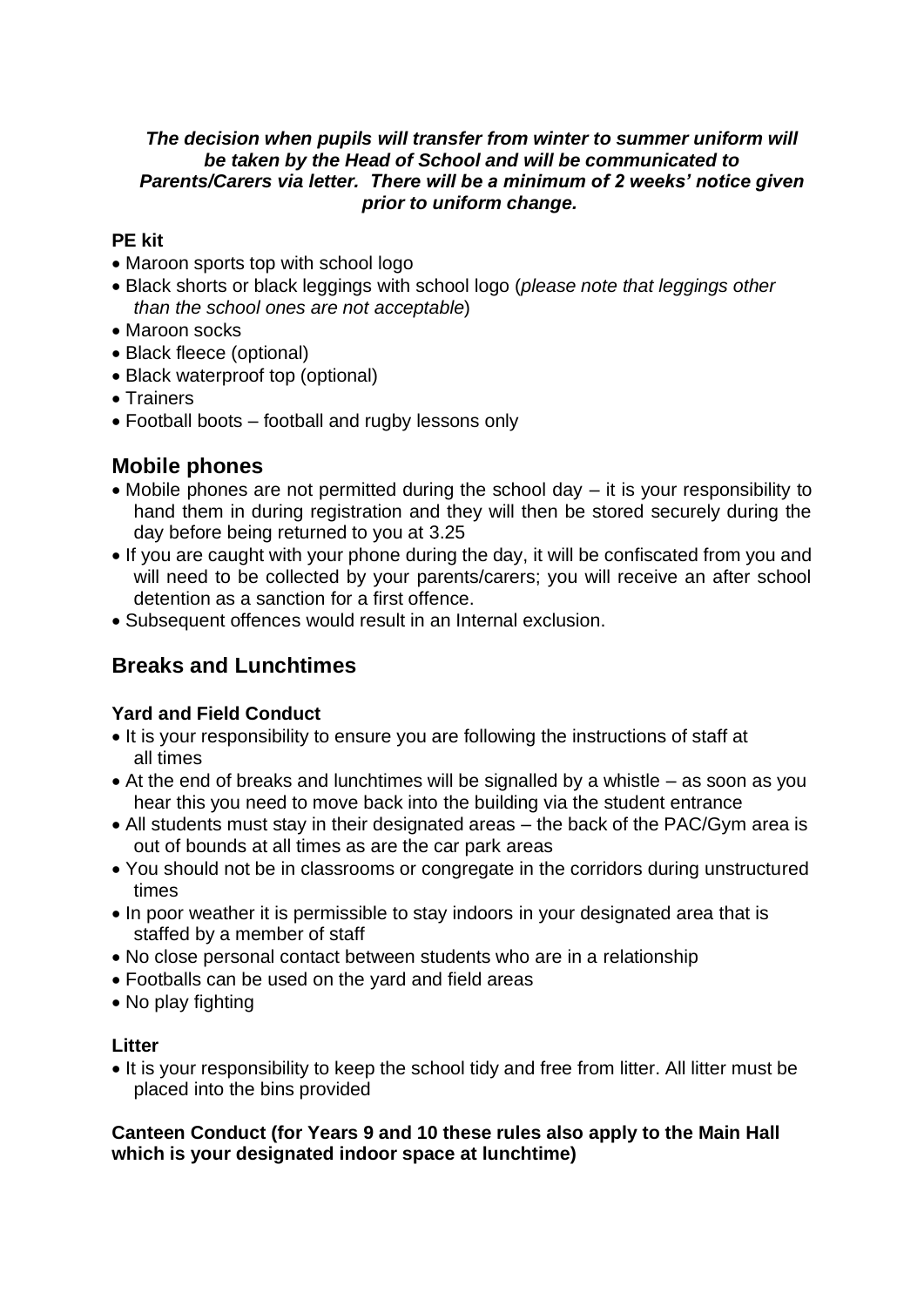- It is your responsibility to stand sensibly in the queue in single ensuring you are following the instructions of the staff
- Whilst the covid restrictions are in place all students can choose to take their food outside; all drinks must have a lid on them to be taken out – no food or drink should be consumed in corridors
- If you are staying in the canteen/hall you must sit at a table no standing and eating
- Tables must be completely cleared when you are ready to leave. Any spillages must be cleaned up – alert a member of staff if something has been spilled
- Seats must not be taken from one table and moved to another
- Seat must be put under tables at the end of the meal

### '**Rules of Lending'**

- It yours and your parents/carers responsibility to keep your dinner money topped up or to seek support if you have concerns regarding your dinner money.
- If you are entitled to Free School Meals, the daily limit is £2.30.  Students occasionally go over this limit and arrangements should be made to clear any outstanding balances.
- If you owe more than £4 the following rules apply:
	- $\checkmark$  At lunchtime, you will be able to have a sandwich or a small pasta pot but no 'luxuries' such as bottled drinks, biscuits etc are allowed.  There is always free filtered water available for you to top up your water bottle
	- ✓ You will not be able to borrow more money

✓ *The same £4.00 limit applies to students on Free School Meals*

### **Consumption of Fizzy/Energy Drinks**

- All energy drinks and fizzy drinks are prohibited from consumption within school
- Only water may be consumed during lessons and water bottles can be topped up in the canteen at breaks and lunchtimes

### **Smoking/Vaping**

- Smoking/vaping are banned in all areas of school; if you are caught smoking/vaping or are present in an area where these things are taking place then you will be sanctioned
- Any materials you are caught with will be confiscated and will need to be collected by a parent/carer

### **Fidgets and Popper Toys**

- Fidget and Popper toys are banned in school; if you are caught with any of these toys they will be confiscated and will need to be collected by a parent/carer
- There are pupils that require fidgets as part of their needs and in this case certain fidgets will be accepted. A list of the pupils will be given to members of staff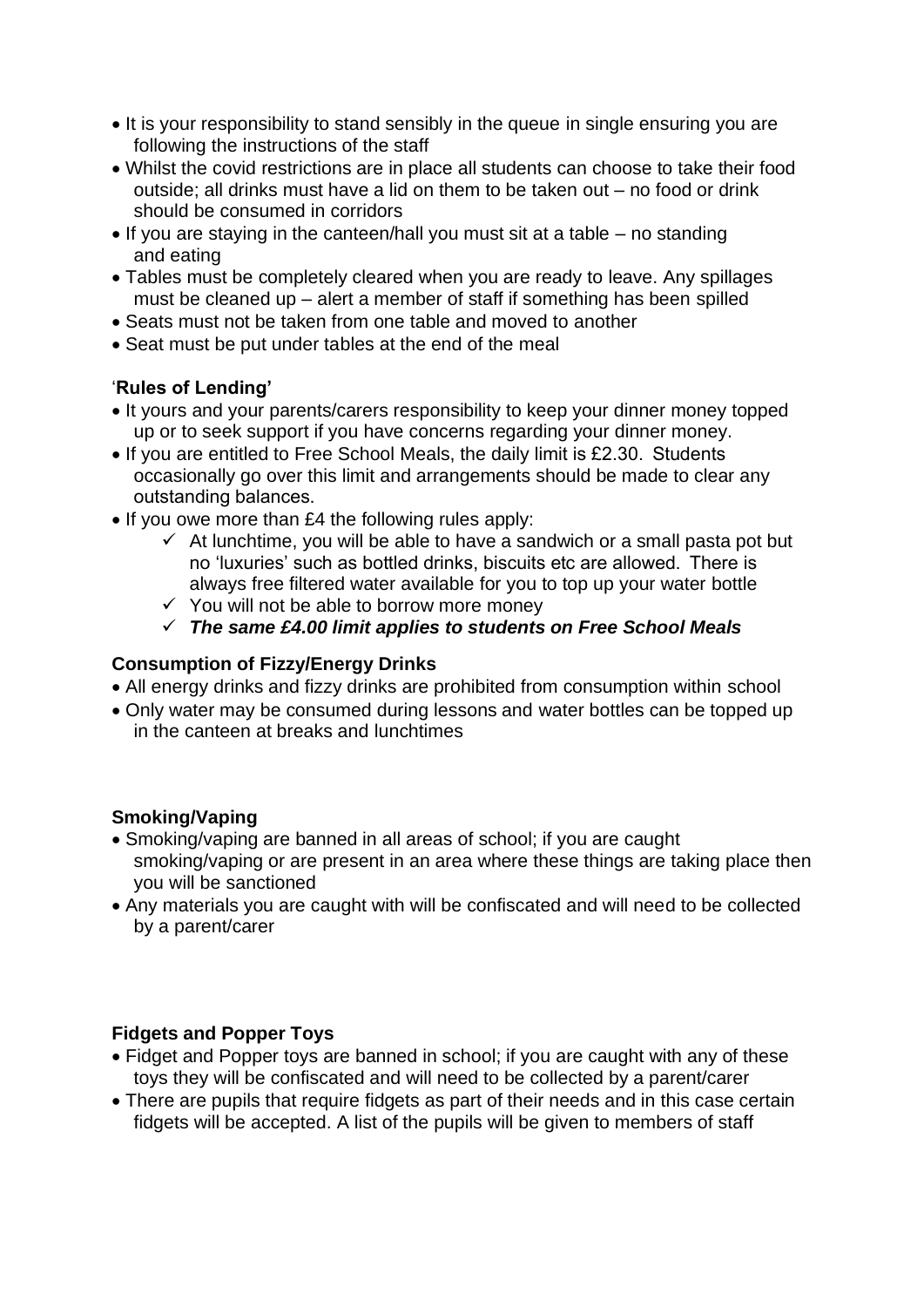

# **Your Relationships**

# *Democracy – everyone has a voice and a right to learn*

## **Lessons**

To encourage positive student teacher relationships and learning to take place, it is important whilst you are in lessons you follow the **classroom expectations** at all times:

- Students **must** always follow the instructions of any adults in charge
- Students **must** stand behind chairs in silence at the start of lessons
- Students **must** get out all equipment (including their planner and water bottle) in silence at the start of the lesson
- Students **must** write all ILT in their planners at the start of a lesson. All year groups will use the term 'ILTs'
- You will **NOT** be allowed to go to the toilet in lessons (unless you have a toilet pass)
- Students **must not** leave the room without permission Added this is as it was mentioned at LT on Monday – suggest you go back to corridor passes in September and could then add that in that you must have one
- Bags **must** be placed on the floor, and coats must be placed on the back of students chairs
- Students **must** sit in their allocated seats
- When students are completing individual work they should be working in silence; students should raise their hands and wait before asking or answering
- Students **must not** engage in any conversation that does not centre around subject content
- Students **must not** answer back e.g. Staff "Get on with your work", Student "I am" or Staff "Stop talking", student "I wasn't".
- Students **must** adhere to hygiene regulations
- Students **must** be stood behind chairs at the end of each lesson

#### **At the end of each lesson in addition to a uniform check all classrooms will be checked to ensure they are tidy and all equipment has been returned to the correct places.**

# *Tolerance of those of different faiths and beliefs – we celebrate difference*

# **Positive Relationships**

• Peer on peer abuse whether physical or verbal is not acceptable at Hurworth **School**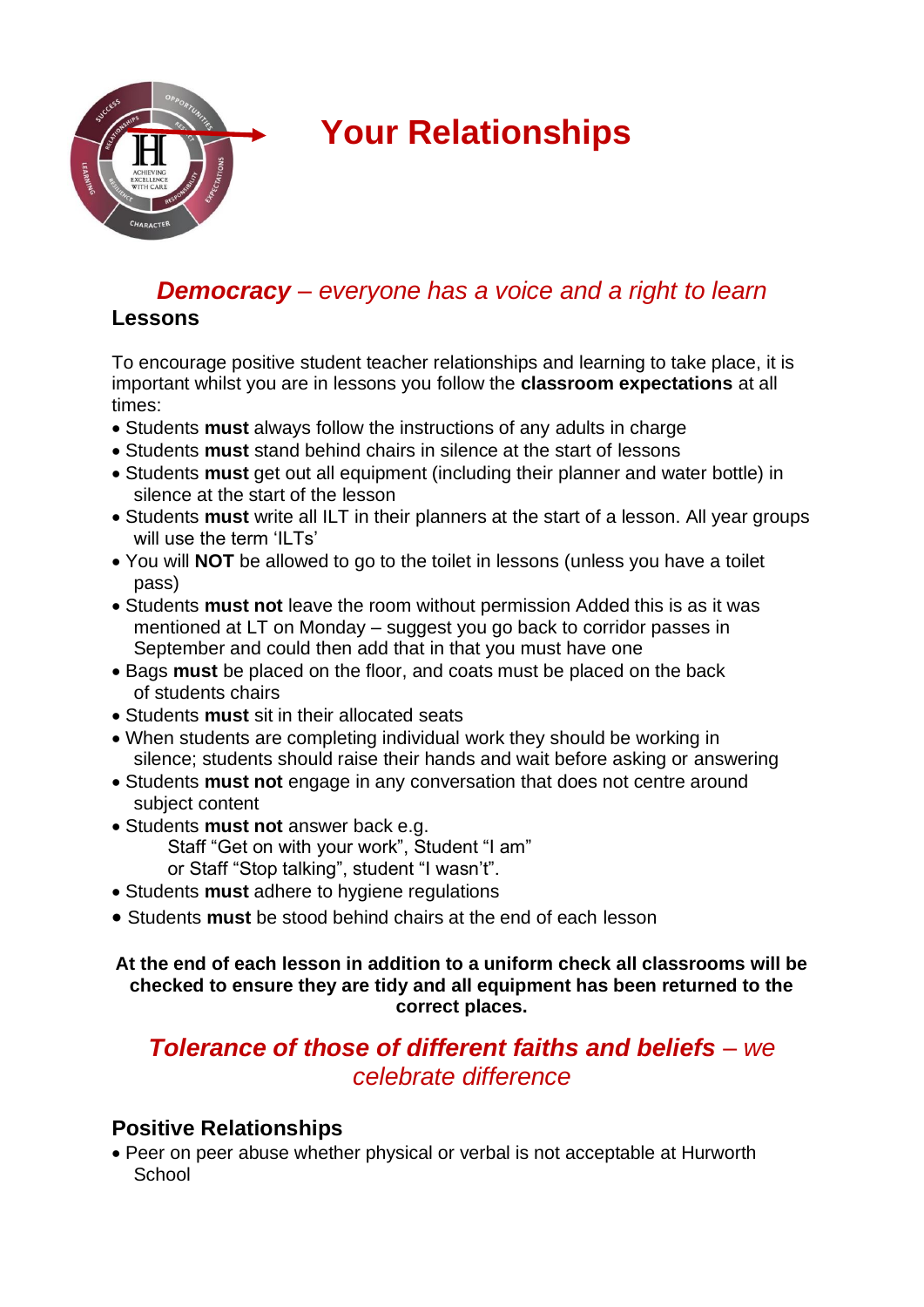- We encourage positive relationships and expect pupils to show respect to one another at all times. It is not acceptable to touch someone without the other person's consent
- We expect the whole school community to be welcomed positively no matter what their faith or beliefs
- We celebrate our differences as individuals no matter the person's race, culture, gender or sexuality
- If any student was to discriminate or show any form of peer-on-peer abuse this would be taken very seriously and sanctioned appropriately



# **Show Respect**

## **Transport**

- Think about the safety of all people you, other students and members of the public. Once you get to school walk to the student entrance behind the fences rather than across the yard
- Respect all property your property, the belongings of other students and those belonging to members of the public
- Be polite and show respect to others (saying hello, please and thank you) There should not be any unacceptable language or swearing used at any point
- You must conduct yourself sensibly and enter and leave by the student entrance; whilst the covid 'bubbles' are in place you must make sure that you enter and leave via the correct door for your year group

### **Students walking to school**

• Showing respect to other students, staff and members of the public at all times

### **Students being dropped off at school and picked up**

• You must be dropped off and picked up outside of school unless your parents/carers have a parking pass for the school grounds; these are only issued in specific circumstances.

### **Students in taxis**

- You must respect the driver and follow all safety instructions from the driver: whilst the covid restrictions are in place you should wear a face covering in your taxi at all times unless you are exempt
- Be considerate of the driver and your fellow passengers; remember that the taxi is the driver's workplace
- As soon as you arrive on the yard exit the taxi sensibly and move off the yard behind the fences until it is time for you to go into school

### **Students on buses (school or public transport)**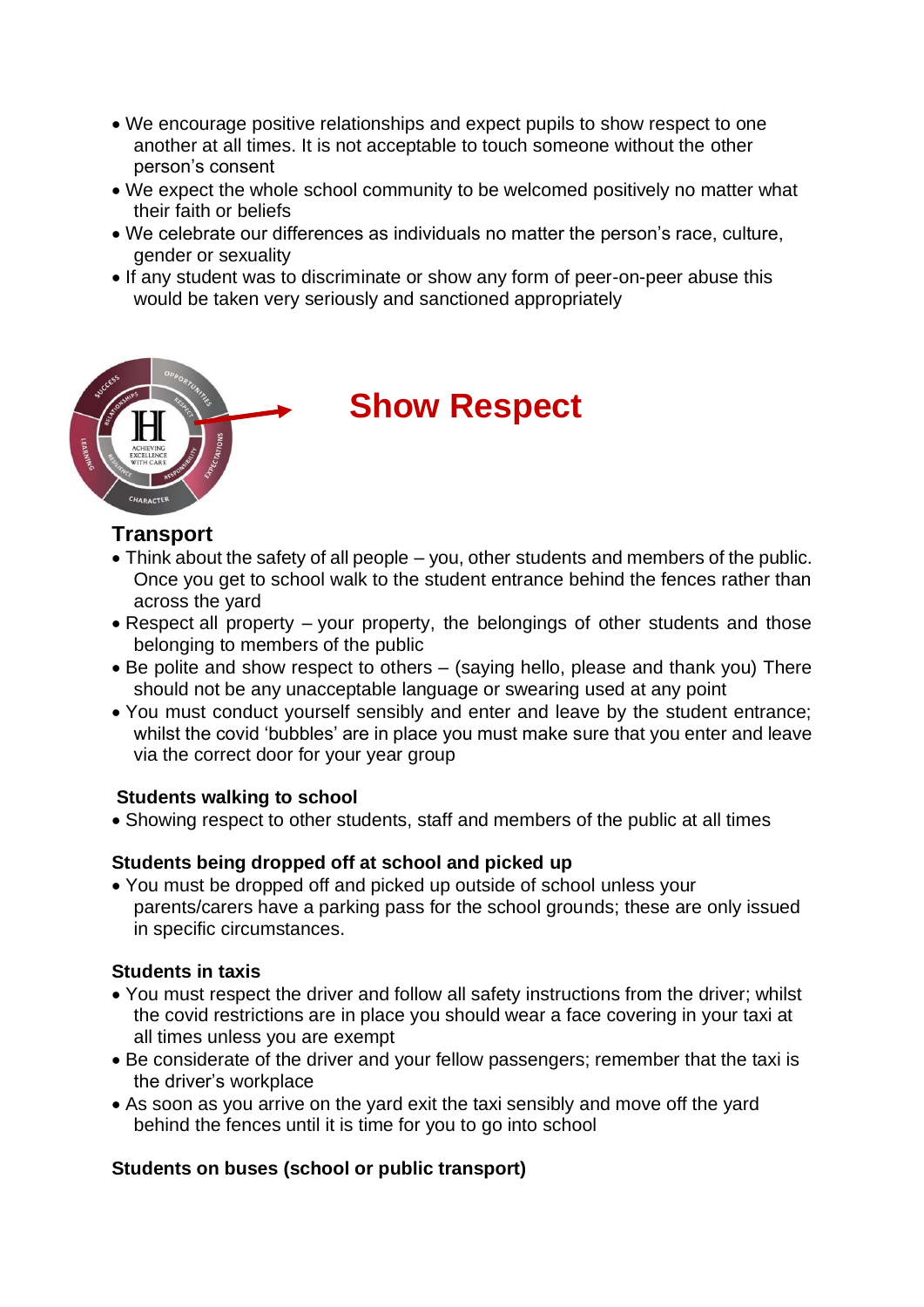- Walk sensibly to/from your bus stop ensuring you show respect to other students, staff and members of the public at all times
- Stand at your stop while you are waiting for the bus and do not obstruct the pavement or people going about their day
- Enter the bus one at a time, sit down and follow all safety rules; including wearing a seat belt on school buses
- You must treat the driver with respect at all times and follow all safety instructions from the driver; whilst the covid restrictions are in place you should wear a face covering on your bus at all times unless you are exempt and you must remain in the seat you have been allocated on the seating plan
- Bus passes must be carried and shown to the driver school staff will also carry out daily checks if you are travelling on a school bus
- If you require a temporary bus pass then whilst the covid restrictions are in place let your form tutor know and they will email the Main Office who will bring you a temporary pass
- Stay seated until the bus stops and exit one at a time at the end of your journey

# **Before (until 8.45) and after school (3.25)**

- In good weather you must stay outside until you are given permission to enter by the staff on duty from 8.45 or the bell rings; you should go straight to your form room and must be there by the time registration starts. While doing this you must ensure you are treating members of staff and peers with respect at all times
- In poor weather you will be permitted to go straight into the building following the other rules of the Charter
- At 3.25 you need to leave the premises or access your taxi/bus home on the yard sensibly; make sure you follow all of the instructions from the staff on duty at the end of the day

# *Mutual respect – our community welcomes everyone*

# **Moving around the building**

It is very important that when moving around the building you are respecting the school premises, property and are showing the up most respect to members of staff and your peers.

- When walking about the school students remain on the left hand side of corridors
- No pushing or shoving in the corridors, between lessons if there is a potential crush stand still and wait for a member of staff to clear a space
- Never run in the corridor
- Do not make loud noises and shout in corridors other lessons maybe going on around you
- Please try to keep the doors open for the next person behind you in the corridor
- Let visitors and members of staff through the door ahead of you
- Be polite saying hello, please and thank you. There should not be any unacceptable language or swearing used at any point while in school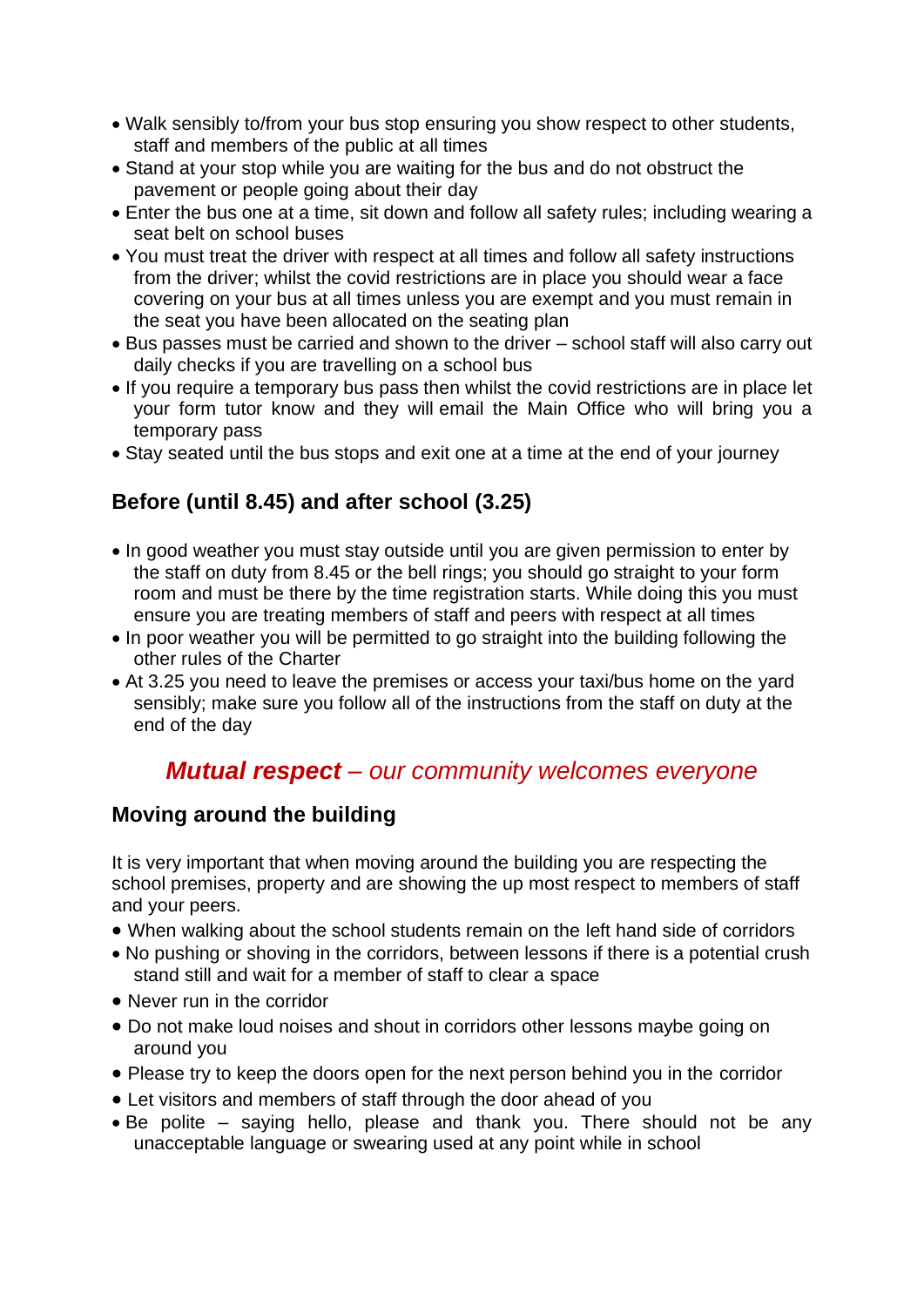# **Ball Games**

It is important that we respect our school, therefore;

- The hard surface at the back of the MFL corridor and the area behind 32, 37, 31 and 30 are ball game free zones. No ball games are allowed in these areas
- No ball games near windows or the school building
- Balls must be carried in the school building
- Respect the members of staff property such as cars balls should not be hitting these
- If a member of staff stops play for any reason respect the member of staff at all times

**If any of the above are broken members of staff have the right to take the ball which will be placed in the office for the reminder of the day. If they are continually broken, then balls may be banned from school.** 

# *The rule of law – adults at our school are working hard for our safety and welfare; we respect them*

## **Inside Lessons**

- Make sure you are polite and follow the instructions of staff at all times
- Ensure you are following the classroom expectations at all time (these are shown in the Relationships section of the charter)
- Respect your peers at all times (there is more information in Positive relationships section of the charter)

# **Breaks and Lunchtimes**

- Make sure you are polite and follow the instructions of staff at all times
- All duty staff will be wearing high visibility jackets so you can easily find a member of staff should you need them
- Respect your peers at all times (there is more information in Positive Relationships section of the charter)

# **Canteen Conduct**

- Stand sensibly in the queue in single ensuring you are following the instructions of the staff
- All students must use good manners when ordering and receiving food
- School property should always be respected tables must be completely cleared when you are ready to leave. Seat must be put under tables at the end of the meal.

**You should ensure that you are polite and courteous to all members of staff at all times. Members of staff include: teaching and non-teaching staff, admin staff who work in the office and the canteen/caretakers or cleaning staff.**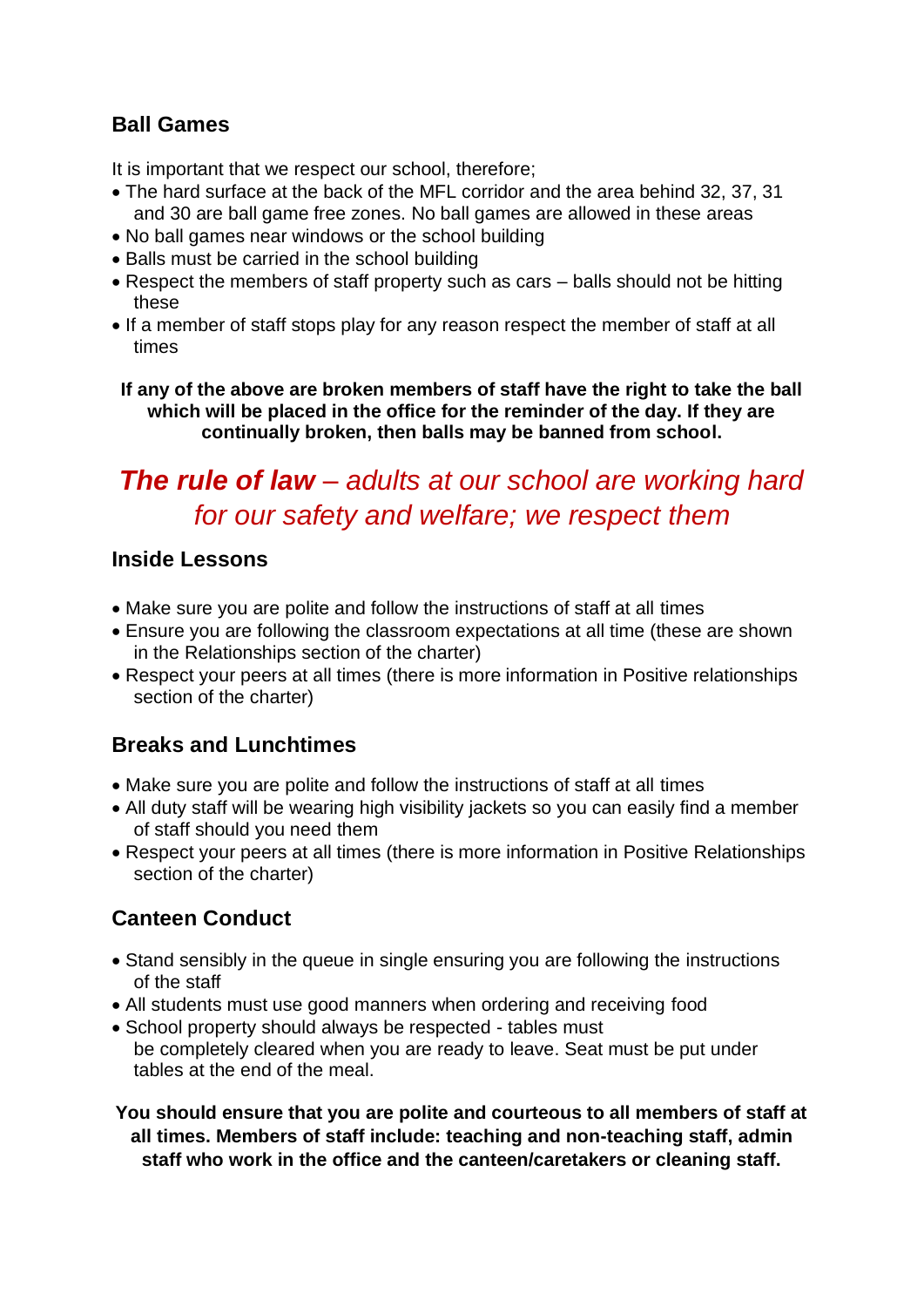

# *Individual liberty – we have a variety of activities here and everyone is welcome to take part*

Resilience is the ability to bounce back from adversity. It is a necessary skill for coping with life's inevitable obstacles and learning to bounce back and to bounce forward is one of the key ingredients to success. There are lots of times in our lives where we may need to use skills of resilience: physical illness, change of school, transitioning from primary school and secondary school or to Post-16 education, change in family make up (divorce, break up), change of friendship group, conflict with peers and conflict with family. Resilient people are comfortable in talking about and expressing a range of emotions.

At Hurworth we believe it is important to give you the opportunity to develop your resiliency skills.

#### **How can you develop your resilience?**

- Learn about maintaining relationships, managing risk, making healthy choices, being confident in your identity, how to support diversity and engage in the wider world in your PSHE and SMSC lessons.
- Attend your weekly assemblies with your tutor group and listen to the messages being delivered - *details of these are on the resilience support and information pages in your planner*
- Practise teamwork and communication skills in your lessons.
- Be honest and value honesty in others.
- Listen to the views of others and learn how to respond when you disagree with others.
- Treat others with kindness and show respect to the people and things around you.
- Behave with courtesy and good manners.
- Work towards long term goals and persevere when things are difficult.
- Volunteer your time to support others e.g. through peer mentoring.
- Take part in extra-curricular activities where they are offered.
- Be generous with your time and work for positive change in your community e.g., volunteering for local projects or completing the NCS programme.
- Listen to feedback and take on board constructive comments.
- Be courageous; put yourself forward for a range of activities and opportunities.
- Know who you can rely upon for support and ask for help when you need it.
- Celebrate your hard work and achievements and share your successes.

•

# **Rewards and Sanctions**

• You can receive rewards and sanctions both in and out of lesson time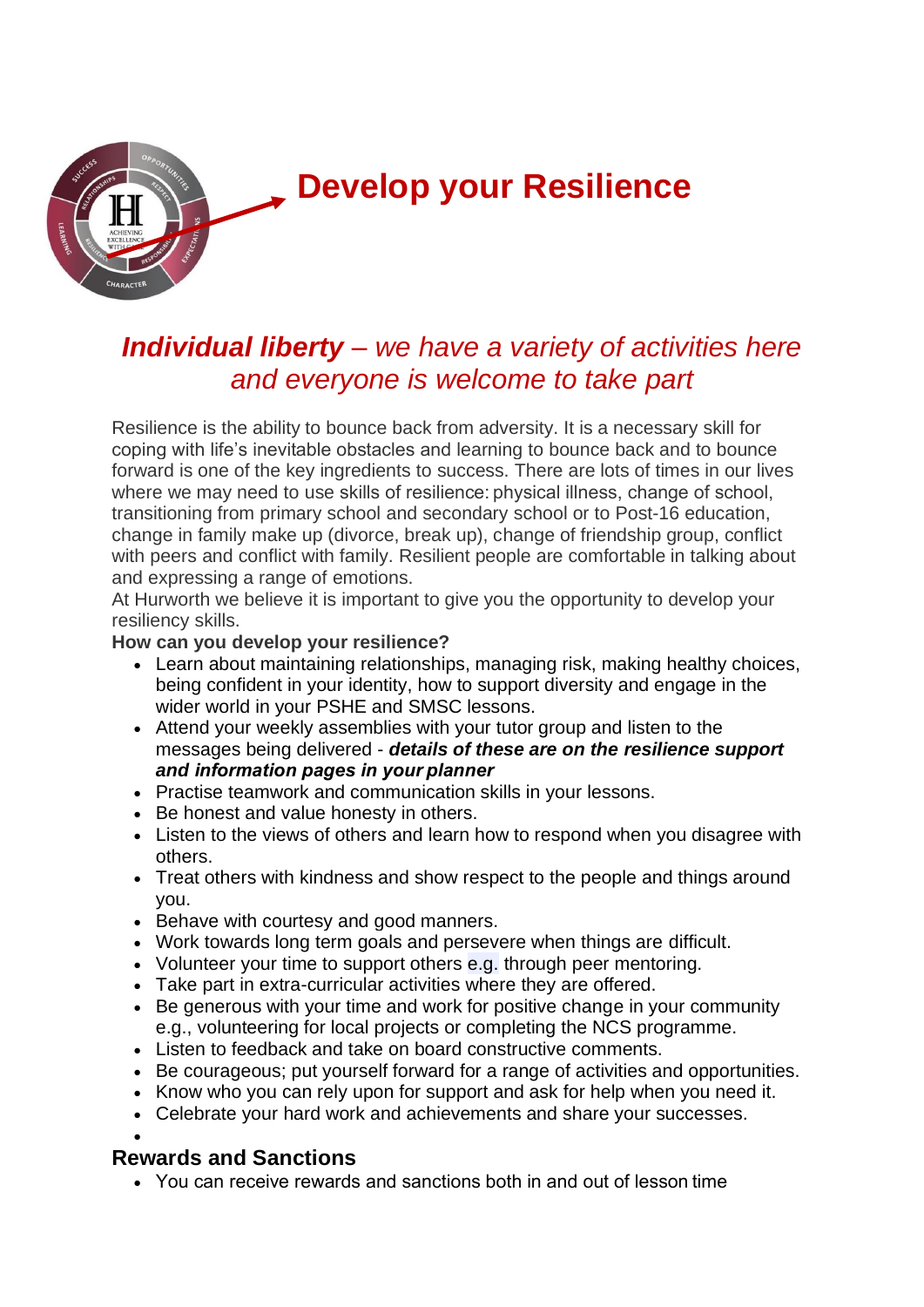- The rewards and sanctions you receive are recorded on ClassCharts *details of these are on the ClassCharts information pages in your planner*
- We use ClassCharts to monitor behaviour trends. Academic and personal development is a journey, we use the analysis of ClassCharts data to reflect on opportunities and support students bouncing back from difficulties.
- Within the classroom students will have many opportunities to be rewarded for a range of positive behaviours such as:



- In unstructured time and as students move to and from school, as well as around the school building there are also opportunities for students to demonstrate positive behaviours and of course be rewarded.
- Alternate weeks will reward the top reward scoring students and most improved students in each form receive a chocolate bar and the 'best' form get the form prize box.
- Weekly activity during morning registration to monitor ClassCharts so students and form tutors aware of any difficulties as they arise. Students record this in the reward planner pages and therefore can and should discuss this at home.
- At the end of each half term the numbers of green clicks correlate with the reward issued; access to events e.g. non uniform day, electronic postcards, physical postcards, amazon gift vouchers etc.
- HOY/mentor will offer additional support if further strategies are needed to encourage resilience.
- Challenge will be offered within curriculum areas but also in terms of student's personal development and allow opportunities to develop further social and emotional resilience through leadership opportunities such as prefects, school council etc.